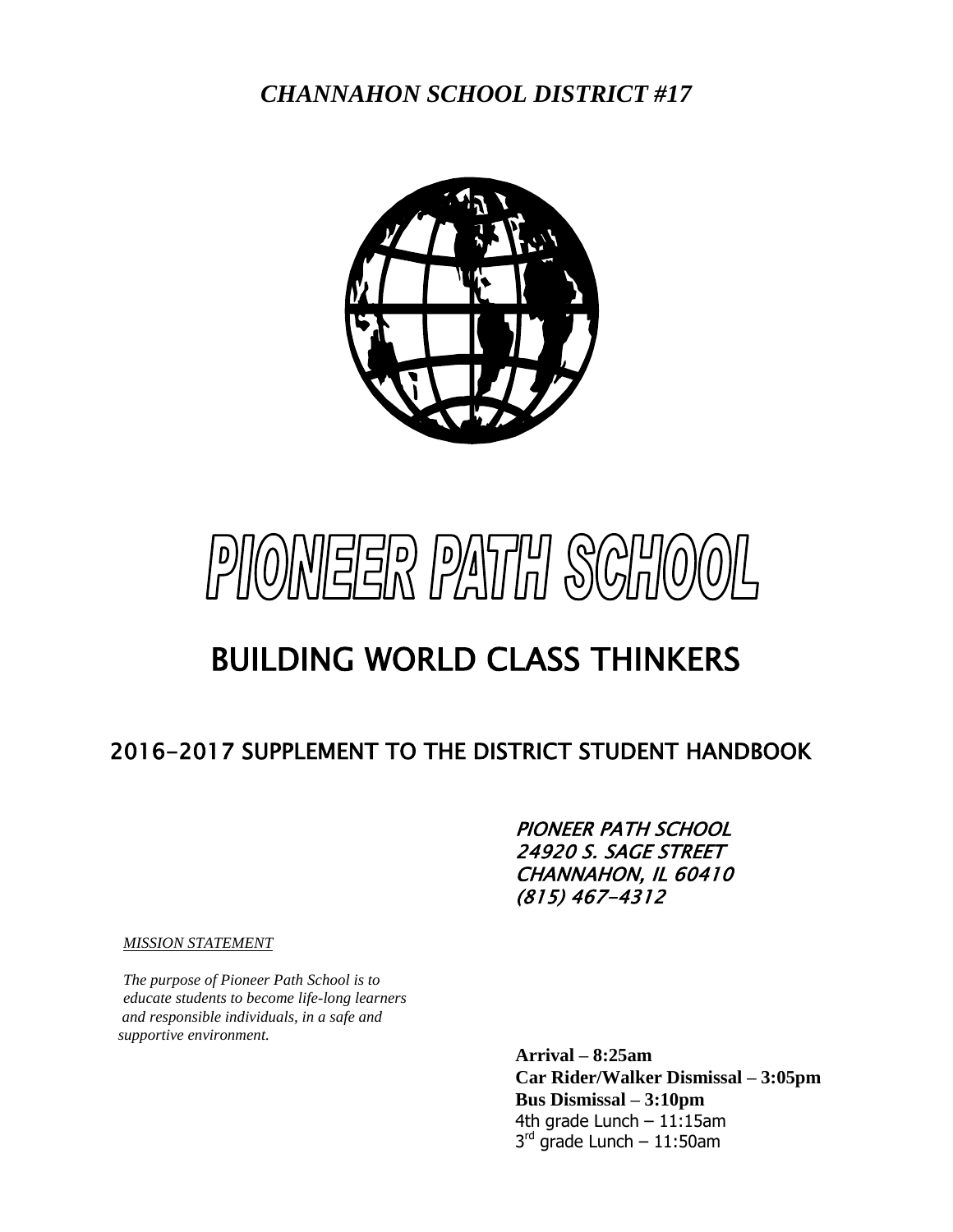#### **PIONEER PATH SCHOOL 2016-2017 SUPPLEMENT TO THE DISTRICT STUDENT HANDBOOK**

From the desk of Laura DuBois, Principal of Pioneer Path School:

It is every child's right to learn to his/her full potential and the staff of Pioneer Path School is dedicated to fulfilling this right. We believe that children learn in a situation where love and understanding are coupled with mutual respect - students for adults, adults for students. Freedom must be present within the confines of a structure that allows protection for the rights of all individuals. Children need to know what they can and cannot do and that they will be treated fairly, equally, and consistently. Complete freedom only promotes chaos and does not present a true picture of our world. Our ultimate objective in education is effective citizenship.

Some rules and regulations are necessary in every gathering of individuals to ensure safety and harmonious living. We will all - students, teachers, administrators - exercise good manners and obey safety rules. PIONEER PATH STUDENTS ARE RESPECTFUL. Please note the following guidelines.

#### **ARRIVALS:**

**The circle drive of Pioneer Path School is designated for busses and emergency vehicles only. Parents may park on Sage Street. All parents need to enter and exit through the front entrance. THANK YOU FOR YOUR COOPERATION AND PLEASE DO NOT PARK IN THE CIRCLE DRIVE.**

**BUS STUDENTS:** All bus students will enter through the doors on Sage Street and proceed directly to their classrooms from the bus. The first bell rings at 8:17 a.m. *If students arrive after 8:25 a.m., they need to report to the office.*

**CAR RIDERS, WALKERS, BIKERS:** These students are to enter the building through the Tryon Street gym entrance under the canopy. Staff members will monitor the entrance. **PLEASE DO NOT DROP OFF STUDENTS BEFORE 8:15 A.M.** For safety reasons the Tryon Street door will not be open until 8:15 a.m. **This entrance is used for morning drop-offs and after school car riders only.** Your cooperation is needed in this matter.

As parents are dropping off their children at the gym door, please be aware that if a school bus is stopped with the Stop Arm out, it is against the law to go around the bus. Motorists may proceed after stopping for a bus if one of the following occurs: the bus resumes motion, the bus driver signals the motorist to proceed, or the flashing lights are turned off and the stop arm signal is no longer extended.

You may want to consider using Joliet Street in order to bypass the bus unloading. As always, safety for all children is always our number priority. Please assist us in keeping all of our children safe.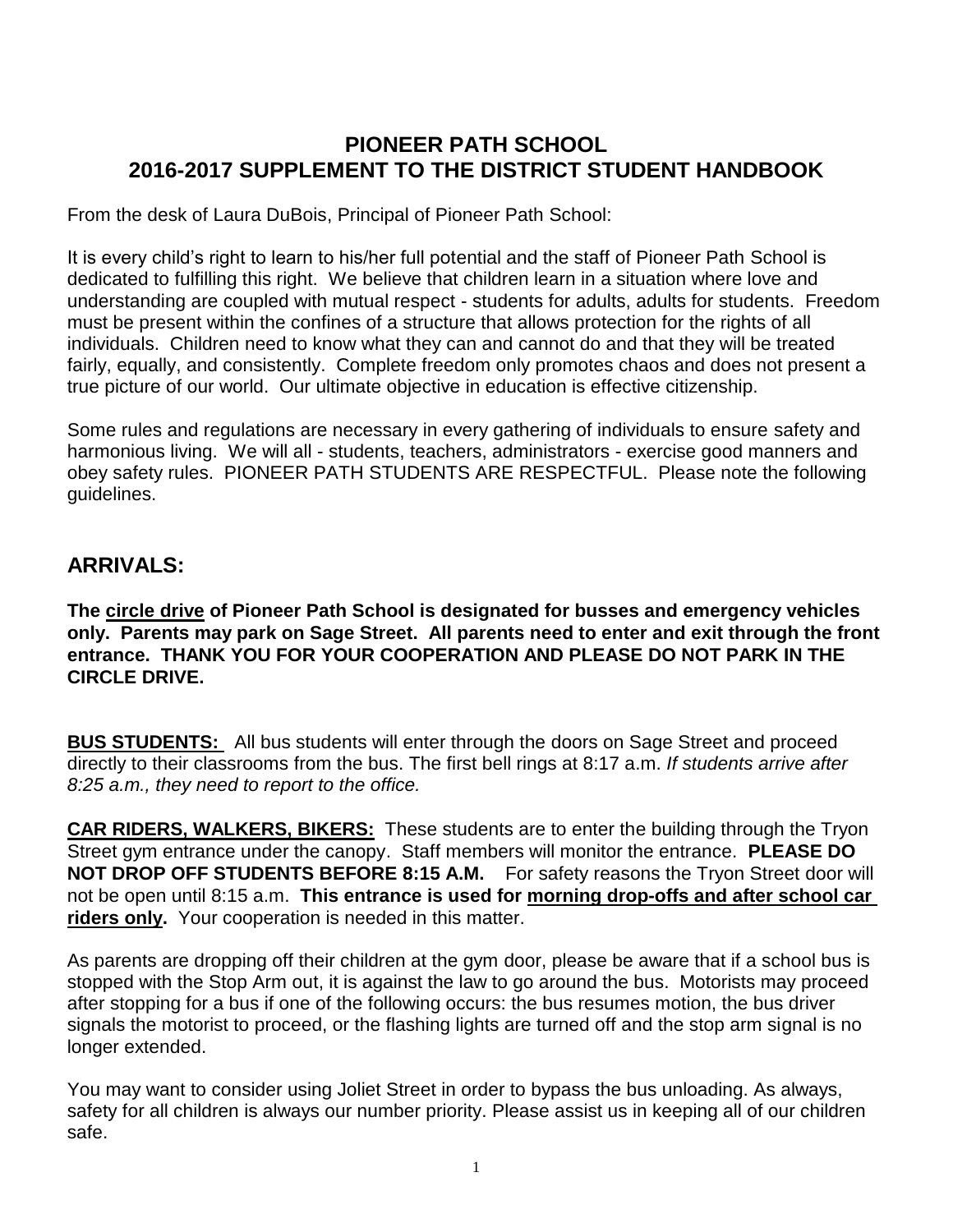## **DISMISSAL:**

Dismissal time begins at 3:05 p.m. No one will be allowed to take students from the school busses at dismissal time. This is to protect students and to keep bus schedules on time.

Each bus rider is assigned to a bus and a bus stop. Any *permanent* changes for any reason must be approved **IN ADVANCE** by the Transportation Director, Mr. Schroeder. His office is located in the District Office at Pioneer Path School, 467-4315. A one-time or temporary bus change to or from school needs to be approved in advance by the building principal. These changes will only be considered for emergency child-care situations. **A note must be sent to the office EVERY time you deviate from your permanent transportation schedule.**

If you find it necessary to pick up your child at dismissal, guardians will need to send a note to school stating who is picking up the child so he/she can exit through the Tryon Street gym door. If a signed note is not received, any person requesting that a child leave with them (other than the legal guardians or custodial parent), will be asked to wait patiently while a phone call is made to verify the request. In joint-custody situations the residential parent will be contacted to verify the request.

**CAR RIDERS, WALKERS AND BIKERS** will be dismissed through the Tryon Street gym door under the canopy. Same procedure for "drop-off" applies. Legal guardian or custodial parent must provide written permission stating your child will be a walker, bike rider, or car rider on a specific day.

Members of the faculty will be on duty to maintain safety procedures. **STUDENTS AND ADULTS ARE ASKED TO PLEASE FOLLOW THEIR DIRECTIONS.**

Drivers, please be patient! It is worth the extra few minutes that you have to wait when you think a small child might be hurt because you were in a hurry.

## **EARLY DISMISSAL**:

For the protection of students, we will enforce the following policy when it is necessary for children to leave school before dismissal. Legal guardian or custodial parent must provide an early dismissal request *in writing* to the teacher, stating the date and time of dismissal, the reason and who will be picking up the student. Students will be called to the office by the principal or secretary for early dismissal.

Students will not be dismissed from the office after 2:45 p.m. If you need to dismiss your child after 2:45 p.m., you must follow the car rider dismissal procedure at the Tryon Street gym door.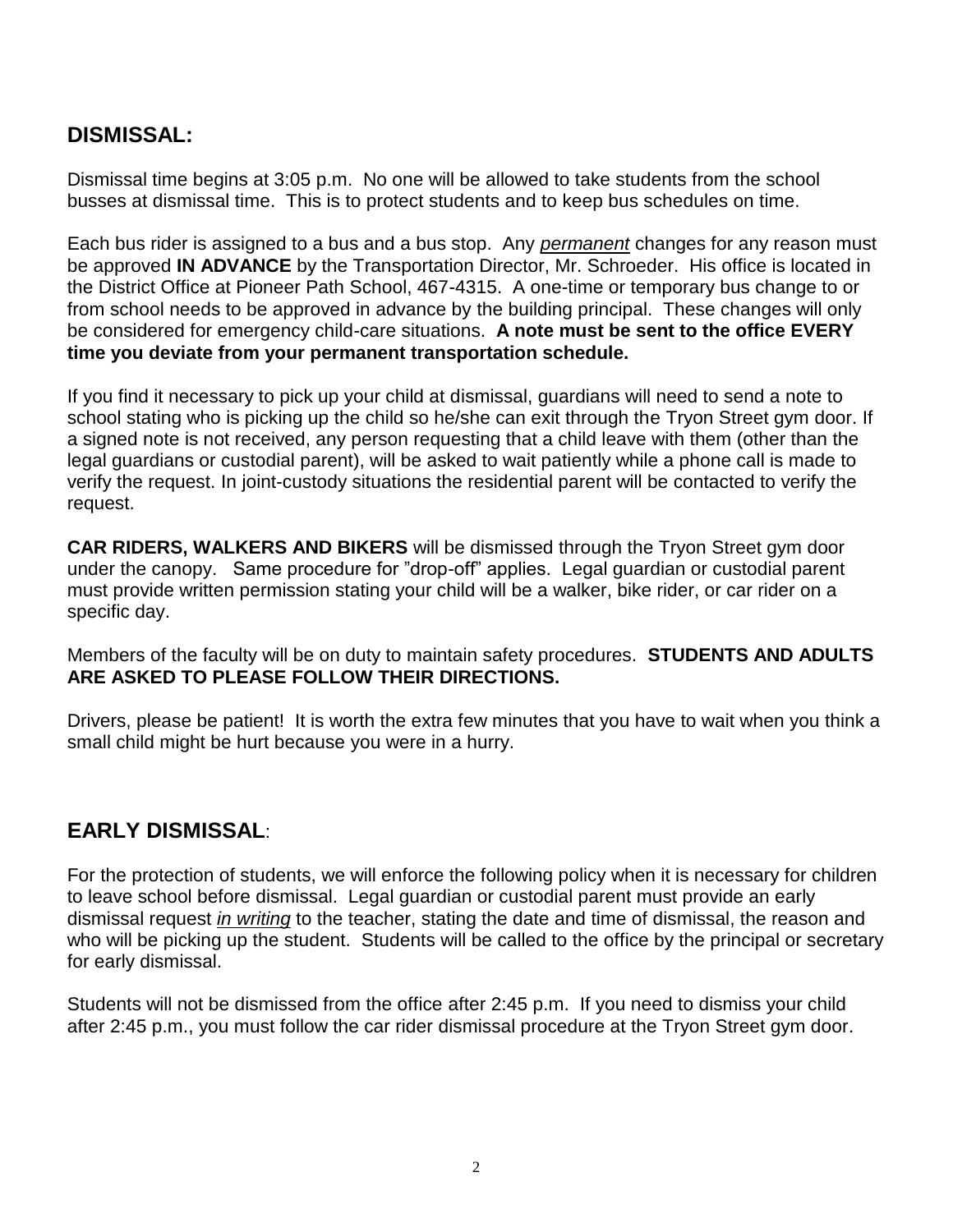#### **REPORTING ABSENCES:**

**In accordance with the District Handbook, after the 4th absences a doctor's note will be required to return to school. This will help to improve communication and assist the teacher in understanding current student needs. Absences can be reported on the Pioneer Path School Hotline number, 521-2191.**

**Please request homework at that time. You can request for parent pick-up or you can arrange to have it sent home with another student. When arranging for work due to a vacation absence, please contact the teacher to develop an effective and agreeable plan.**

#### **BIRTHDAY CELEBRATIONS/INVITATIONS/TREATS:**

Birthdays are special days that we celebrate with our students, even those who have birthdays in the summer. **Students may bring a non-edible treat such as pencils, erasers, stickers, bookmarks, pencil grips, etc.** Parents who choose to send treats should send enough for their child's classroom only. Please do not send extra items. Students are prohibited from distributing to other classrooms/teachers.

Further, we ask that you refrain from sending special things, such as flowers and balloons as they become disruptive both in the classroom and on the school buses. **Invitations to any celebrations/Thank you notes may only be distributed at school if they are for all the boys or all the girls or the entire class. Addresses (postal and e-mail) for individual students cannot be shared by the school for any reason.**

## **CLASSROOM PARTIES:**

We have three parties each year. The parties fall on/near Halloween, on/near the final day of school prior to Winter Break, and on/near Valentine's Day. Each classroom will have up to 3 volunteers per party and the parties will last for 45 minutes. The volunteers will meet with or talk with the teacher prior to the party to plan for one or two games or crafts.

## **DRESS CODE:**

Pioneer Path School strives to provide all students with a safe and decent learning environment. Students should be dressed in clothing appropriate for instruction at school.

Appropriate dress is defined as clothing that covers the torso from the shoulder to mid-thigh **(no more than 2 inches above the knee)** and is not revealing. Shoulders and midriff must be covered. Spaghetti strap/tank tops may not be worn without another shirt over it. It is recommended that short sleeved shirts be worn so that shoulders are always covered.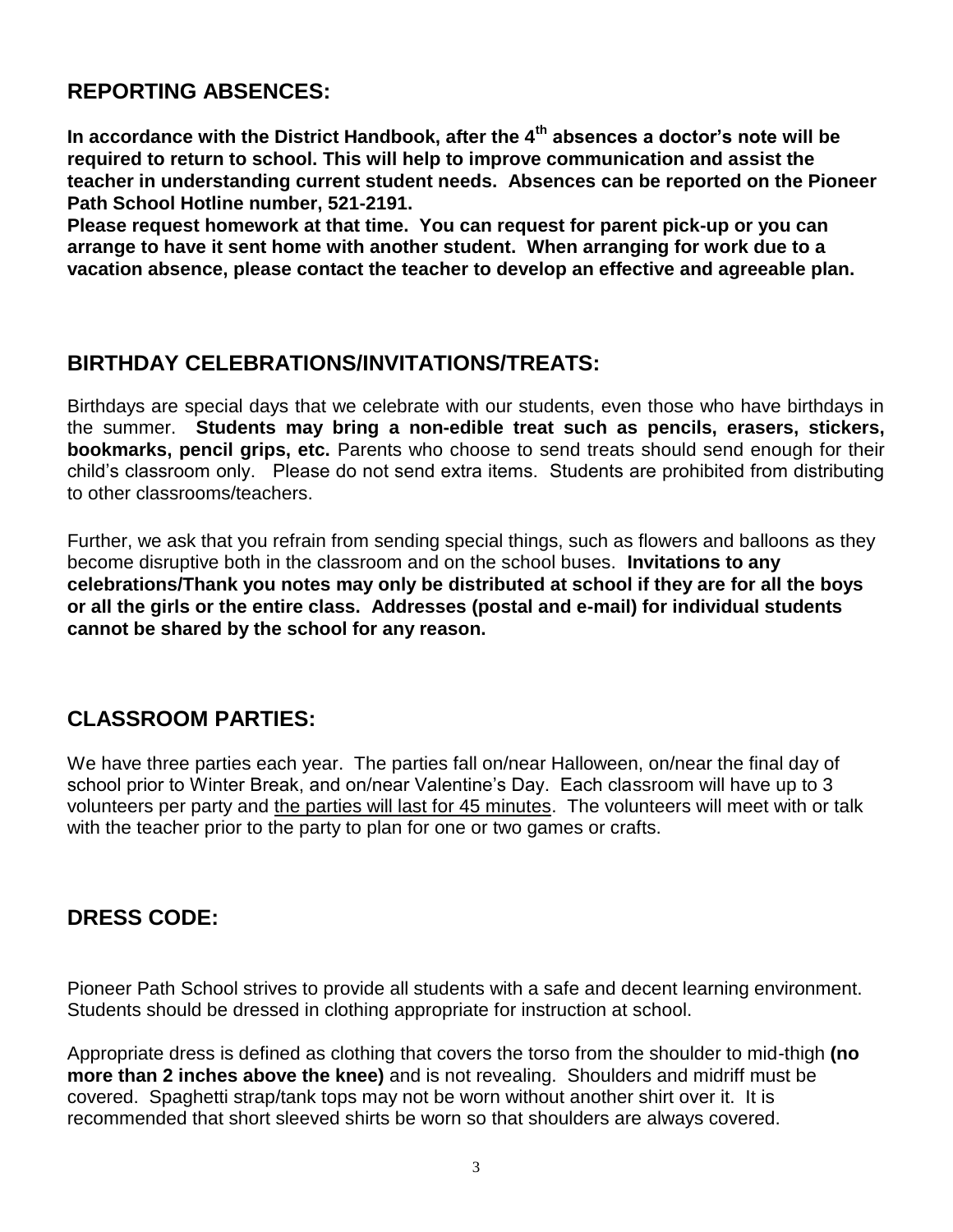Flip-flops and sandals can be dangerous to children's feet while moving around the building and while out at recess. Close-toed shoes (gym shoes) are preferred.

Inappropriate dress is defined as immodest clothing which disrupts the learning environment. Student choice of clothing can disrupt the learning environment when it is representative or suggestive of violence, illegal acts, drug/alcohol/tobacco use, offensive/obscene gestures/pictures, gang affiliation or devil/cult worship. Clothing or accessories containing any of these items are strictly prohibited and will not be allowed. At social events, the dress code is strictly enforced. Students violating the dress code policy shall be subject to appropriate disciplinary action as per School Board Policy 7:160.

## **HOMEWORK CLUB:**

Our **Homework Club** is for students who require additional assistance in Math or Reading based on a recommendation from the classroom teacher. Permission slips will be sent out at the beginning of the school year. A facilitator will be available to assist the students. The club will be limited to 10 students per session. Students will meet one or two days per week depending on the number of permission slips received.

Students will stay in their classrooms until the  $2<sup>nd</sup>$  round of buses are dismissed. They will then be dismissed to the facilitator's classroom. Students will need to be **picked up at 4:15** at the **Pioneer Path Sage Street Entrance.** Your child will need to attend all of the sessions he/she is assigned unless we receive a note or phone call from you stating that your child should not attend for that day.

This homework/additional support club is a privilege. Appropriate and respectful behavior is expected. If a student chooses to challenge the rules during Homework Club, the supervisor will enforce the appropriate consequences, which may include principal and parent involvement.

#### **Response to Intervention (RtI) Services:**

RtI services are provided for those children at Pioneer Path who have deficits in reading, language arts and math. Children are placed in the program after reviewing educational data to determine their instructional level. Parents will be notified if their child is in need of additional support and the child will remain in the program until data shows they are performing at grade level. RtI services are also provided for social-emotional or behavioral concerns. Strategies are always coordinated and implemented in the classroom first, but if a student continues to struggle behaviorally or socially, then a more specific plan may be implemented to assist the student by teaching identified social skills and guiding them to practice those skills throughout their school day. Plans are individualized to address the student's needs. Some common interventions used for social emotional or behavioral RtI include daily progress charts, Tier 2 Social Skills groups, or individual social work services.

\*Please visit the District website, (http://www.csd17.org) and click on the Response to Intervention tab on the left side for additional information regarding RtI services.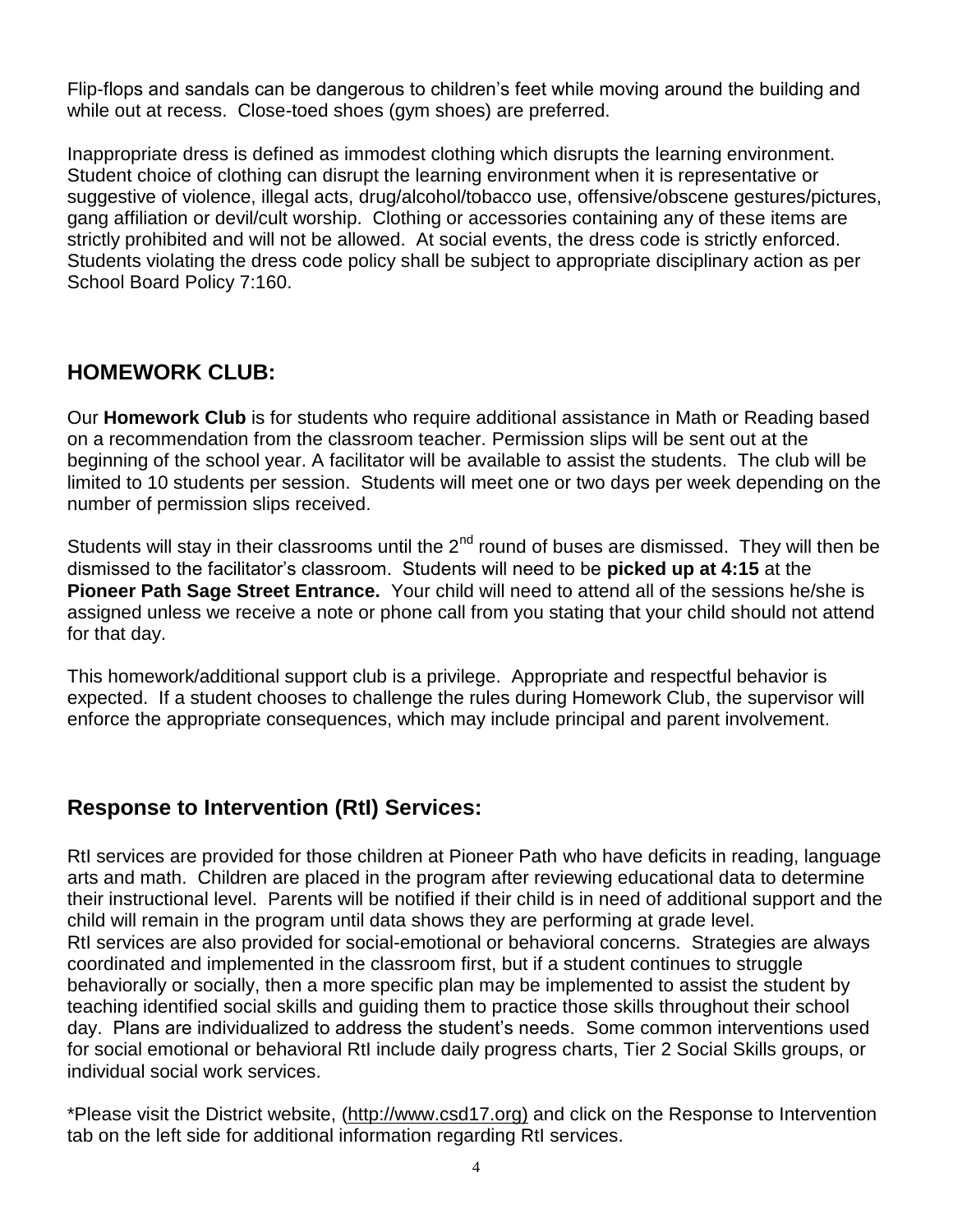## **STUDENT RECORDS:**

School student records are confidential. State and federal law grants students and parent/guardians certain rights, including the right to inspect, copy, and challenge school records. The information is kept current, accurate, clear and relevant. Each student has a permanent and temporary file assigned to them.

**The permanent file includes:** Basic identifying information, academic transcripts, attendance records, and accident and health reports.

**The temporary file includes:** Family language background, intelligence and aptitude scores, psychological reports, achievement test reports, teacher anecdotal records, disciplinary information (suspension, expulsion, etc.), special education files, 504 plans, verified reports or information from non-educational persons, verified information of clear relevance to the student's education.

#### **TELEPHONE**:

The office telephone may be used for emergency calls only. We expect students to be responsible for their actions. Classrooms will not be interrupted with messages for students. Emergency messages will be given to students as soon as possible, but without interference to classroom learning or academics.

## **DISCIPLINARY PROCEDURES**:

To discipline with authority is to give life to learning - in developing a positive school climate, the positive approach to discipline takes into consideration the beauty of each student and provides an opportunity for each student to take an active part in his/her academic planning. Pioneer Path School will provide a safe place where students can feel needed, valued and responsible. Students need to learn how to act and speak with respect for each other. It is the school's responsibility to help develop students who can be productive in society. In such an environment, students are responsible for their own behavior, academic success,

and failures. Actions are owned by the individual student. They cannot blame the environment, parents or peers for their own behavior. Each student has the ability to choose. All students have the right to be in school. With this right comes the responsibility to respect the rights of other students and to become actively and productively involved in their own academic learning. Such an atmosphere creates a joint effort to learn, relate and experience.

Classroom teachers begin each school year by organizing the classroom and setting guidelines (rules and consequences). Teachers will hold students accountable for following school-wide rules. Teachers will follow their classroom management plan, track behavior and reward positive behavior. Students are involved in discussions of these practices; and teachers model the behaviors. Parents are informed about the procedures used. Positive reinforcement is used at Pioneer Path School. Student frequently receive Red Tickets to let them know they are behaving appropriately. However, when students choose not to follow the class procedures, consequences will occur. These consequences may begin with a simple reminder of the rules to the student. If a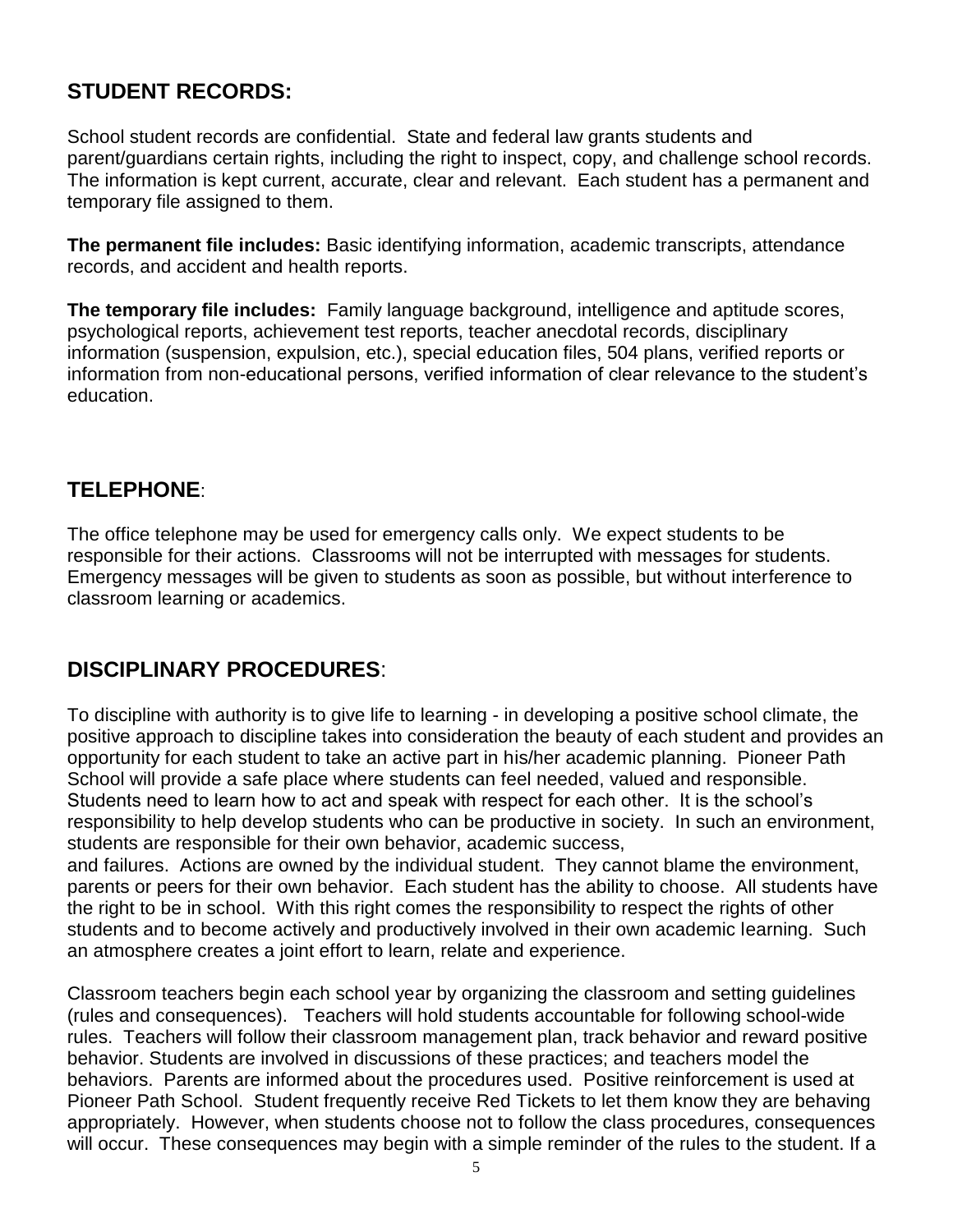student chooses to continue behaviors that are not acceptable, those consequences will increase to such things as time out periods, loss of recess, in office lunch period, calls to parents, visits to the Principal's office, Behavior Plans, and suspension. Consistency across the grade level will be maintained as much as possible.

Recent occurrences in our society have resulted in schools taking a strong stand on verbal and/or implied threats. Students cannot make verbal and/or implied threats to teachers and/or students that could alarm, disturb, or interfere with the orderly operation of the school. Statements such as "I'll kill you", "I'm going to hurt you", or any comments that may be construed as threats to the safety of our students and staff members will not be allowed. Similarly implied threats will also be taken seriously. "Kidding around" about hurting or shooting others is not appropriate in our society and will not be allowed in our school.

Please contact the school if you have questions or concerns.

## **BULLYING AND CONFLICT:**

All forms of bullying are prohibited. We take bullying seriously and work closely with children to rectify the situation and ensure safety for all students. It is important to note the difference between bullying and student conflict. When students are at odds with each other they are in conflict, neither one is bullying or being bullied. We handle student conflict through conflict resolution skills while working with both parties.

Channahon School District supports and implements the approach of the Bullies2Buddies program. Bullies2Buddies supports students in developing resiliency, emotional maturity, independence and problem solving skills. The staff at Pioneer Path teach, model, practice and facilitate these skills with our students. We believe in treating all people like friends and living kindly. We encourage students to problem solve with one another, but we are aware that students need more guidance in practicing these skills.

#### Bullying, on the other hand, is when there is a **consistent victim** and a **lack of**

**provocation/reciprocation**. Examples of prohibited conduct include name-calling, using derogatory slurs causing psychological harm, threatening or causing physical harm, or wearing or possessing items depicting or implying hatred or prejudice of one of the characteristics stated above. Students who believe they are victims of bullying, intimidation or harassment or have witnessed such activities are encouraged to discuss the matter with the teacher, social worker, principal or any other staff member. Any student who is determined to have engaged in bullying, intimidation or harassment will be subject to disciplinary consequences including but not limited to suspension and expulsion consistent with the district's discipline policy. Parents of students who have engaged in the above behavior will be notified. Any student making a knowingly false accusation regarding harassment may also be subject to disciplinary consequences.

Pioneer Path School participates in a school wide initiative called Positive Behavior Supports (PBS). Positive Behavior Supports embeds school wide strategies for helping students achieve important social and behavioral goals. We believe that when students are taught positive behavior, they will exhibit those positive skills at home, school and in the community. We believe that both academic and behavior skills are important in order to be a successful individual.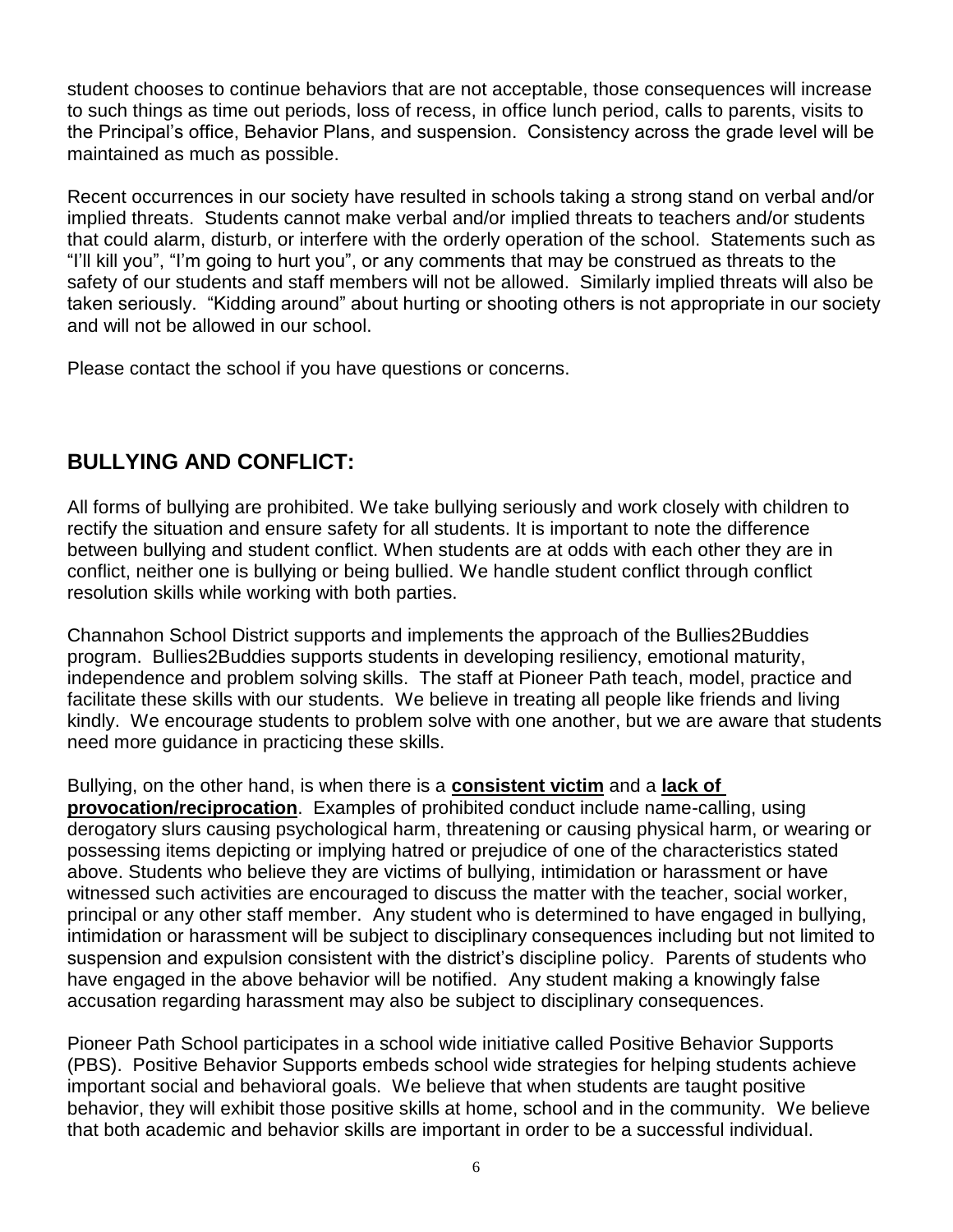Students are taught the expectations of **Be Safe, Be Respectful** and **Be Responsible** in all areas of our school. When students are following the expectations they are rewarded frequently with red Indian Pride tickets or yellow positive office referrals. If students struggle with these behavioral expectations, they are retaught the appropriate behavior and may receive a blue negative office referral. We apply consistent positive reinforcement and high expectations for all students.

Pioneer Path students will be rewarded for their good behavior by "spending" their red tickets on a predetermined reward at the end of each month.

#### **LUNCHROOM ETIQUETTE**:

Students enter the lunchroom in line. Those purchasing hot lunch proceed through the line, get their food tray and then give their lunch card to the employee. Those purchasing milk only, go through the same line. Students are given time to eat before dismissal to lunch recess. Students are expected to remain seated and finish eating before leaving the lunchroom. Food or drink may not be taken from the lunchroom. Students are responsible for cleaning up after themselves. Pioneer Path School operates a closed campus. Students are expected to eat lunch at school unless other arrangements are made between the parent and the principal.

Student conduct in the lunchroom shall be consistent with the standards of good eating habits and table manners as practiced at home. Students will be allowed sufficient time to eat lunch. The time not used for eating will be spent in play and/or quiet relaxation either outdoors or in a classroom.

**CAUTION!** - PLEASE REFRAIN FROM SENDING CARBONATED BEVERAGES TO SCHOOL. ALSO, PLACING CARBONATED BEVERAGES IN THERMOS CONTAINERS CAUSES THEM TO LEAK. THERE ARE A VARIETY OF DRINKS AND PACKAGING OPTIONS ON THE MARKET. PLEASE HELP US IN THIS MATTER.

## **RULES FOR LUNCH AND OUTDOOR RECESS:**

The following guidelines are for your child's own safety. Please review them with your child and make sure he/she understands them.

- 1. Walk at all times in the lunch area.
- 2. Raise your hand for help or to get out of your seat.
- 3. Use indoor voices only.
- 4. Eat only your own food. Do not trade with someone or share anyone else's food.
- 5. Clean your area before you leave including the floor.
- 6. Keep hands and feet to your self.
- 7. Respect other students. No rough play such as tackling, pushing, fighting, etc.
- 8. Line up when the bell rings.